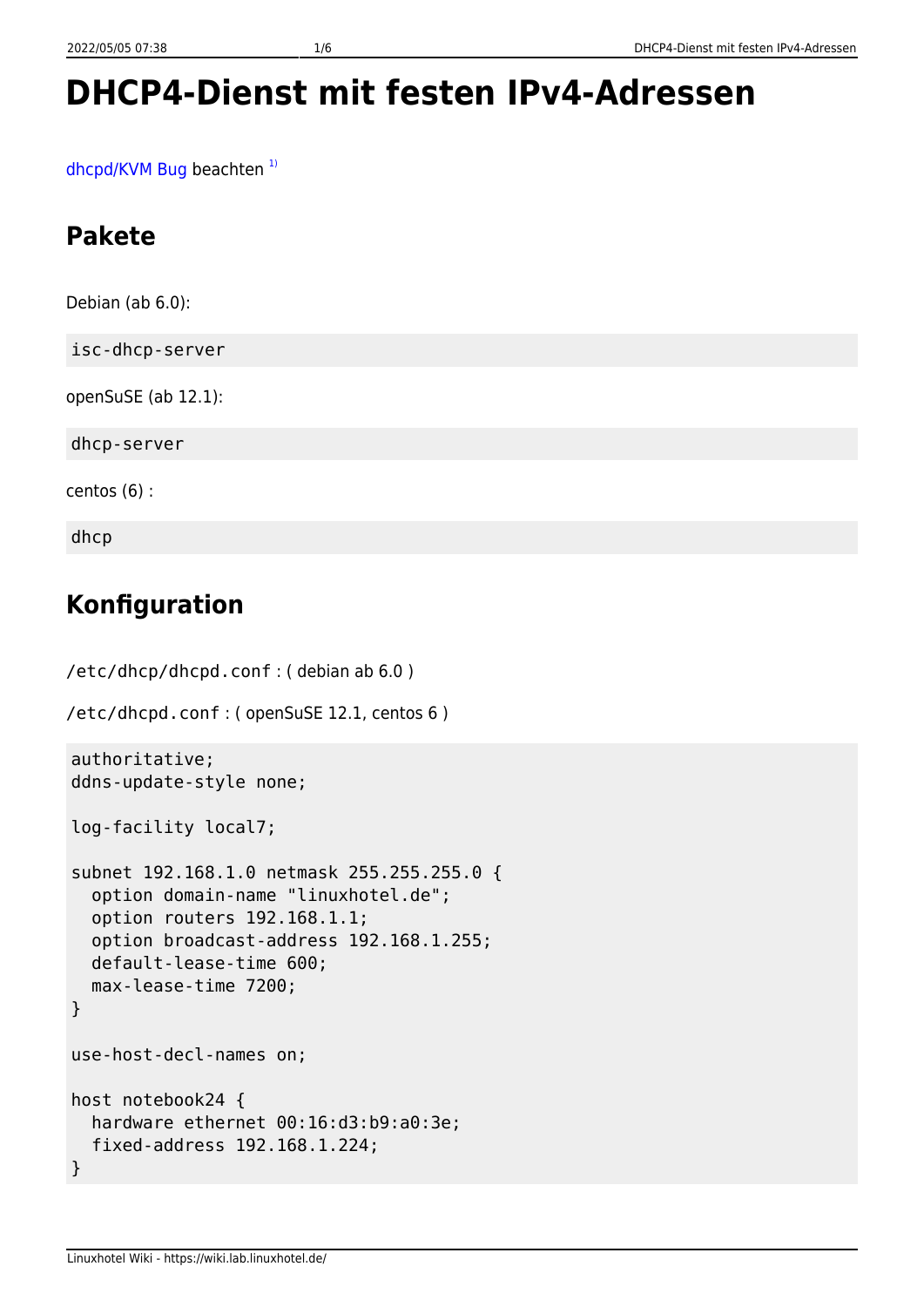### **Debian ab 6.0**

/etc/default/isc-dhcp-server :

INTERFACES="eth0"

### **SuSE**

/etc/sysconfig/dhcpd:

DHCPD\_INTERFACE="eth0"

### **CentOS (bis 6)**

/etc/sysconfig/dhcpd :

# Command line options here DHCPDARGS="eth0"

### **Testen**

### **Debian, CentOS 5.3**

dhcpd -t

### **SuSE**

rcdhcpd check-syntax

### **starten**

**openSuSE (ab 12.1)**

service dhcpd start chkconfig dhcpd on

### **debian (ab 6.0)**

```
service isc-dhcp-server restart
```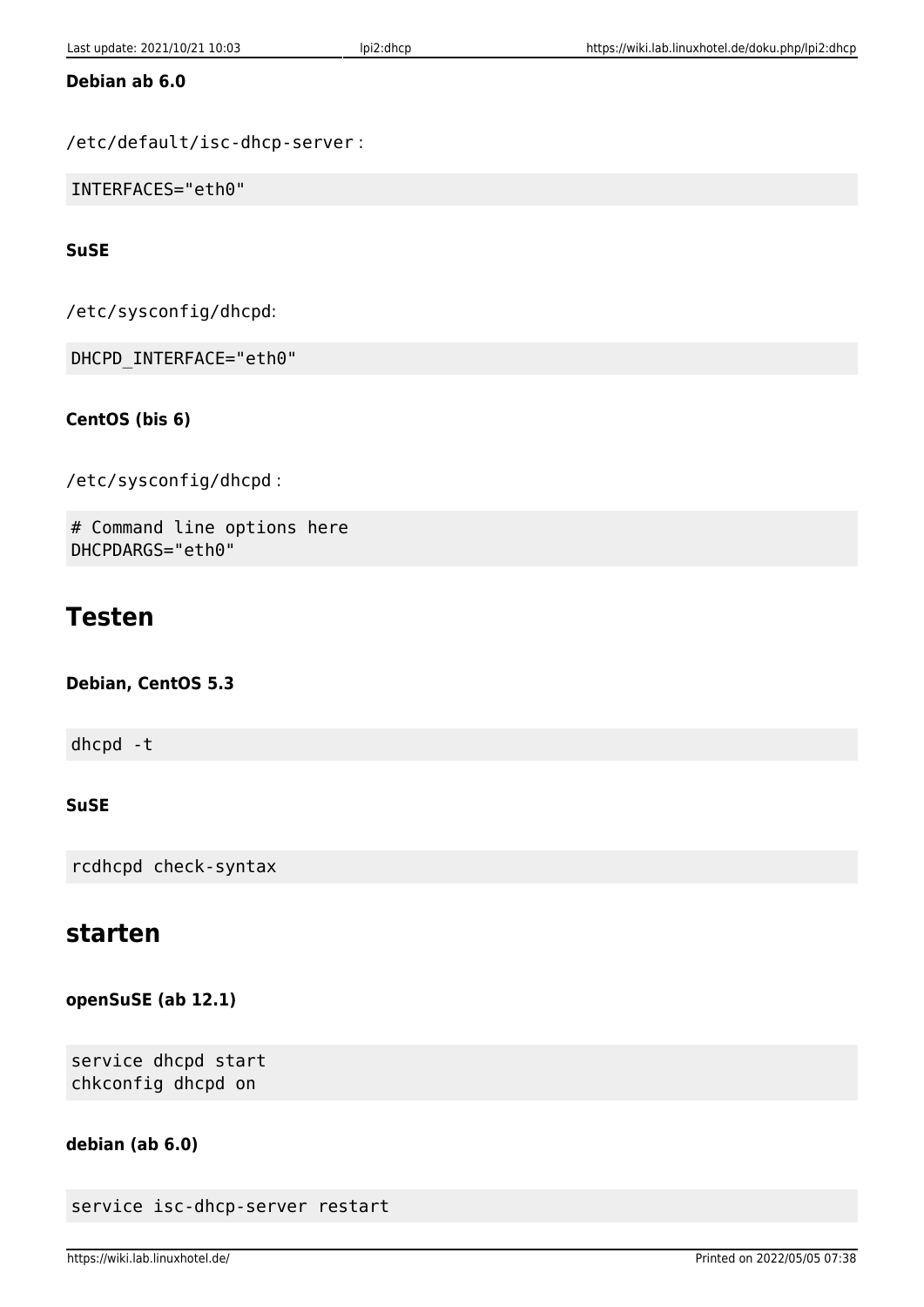#### **centos (ab 7)**

service dhcpd start

### **Client testen**

Optional: Interface mit passender Mac-Adresse anlegen: [macvlan](https://wiki.lab.linuxhotel.de/doku.php/lpi2:macvlan)

DHCP Anfrage ohne Änderung:

### **Debian (ab 6.0) Ubuntu (18.04)**

dhclient -d -sf /bin/true eth0

oder

dhclient -d -sf /usr/bin/env eth0

Unter Ubuntu 18.04 läuft dhclient in einem [AppArmor-](https://wiki.lab.linuxhotel.de/doku.php/lpi2:apparmor)Käfig (confinement) und kann daher /bin/true und /usr/bin/env nicht ausführen. [Lösung](https://wiki.lab.linuxhotel.de/doku.php/lpi2:apparmor)

### **openSuSE (12.3)**

dhcpcd --test eth0

### **openSuSE (ab 42.1)**

/usr/lib/wicked/bin/wickedd-dhcp4 --test eth0

## **IP-Adress-Pool**

#### [/etc/dhcp/dhcpd.conf](https://wiki.lab.linuxhotel.de/doku.php/lpi2:dhcp?do=export_code&codeblock=4)

```
subnet 192.168.227.0 netmask 255.255.255.0 {
   range 192.168.227.50 192.168.227.69;
   …
}
```
dhcpd -t service isc-dhcp-server restart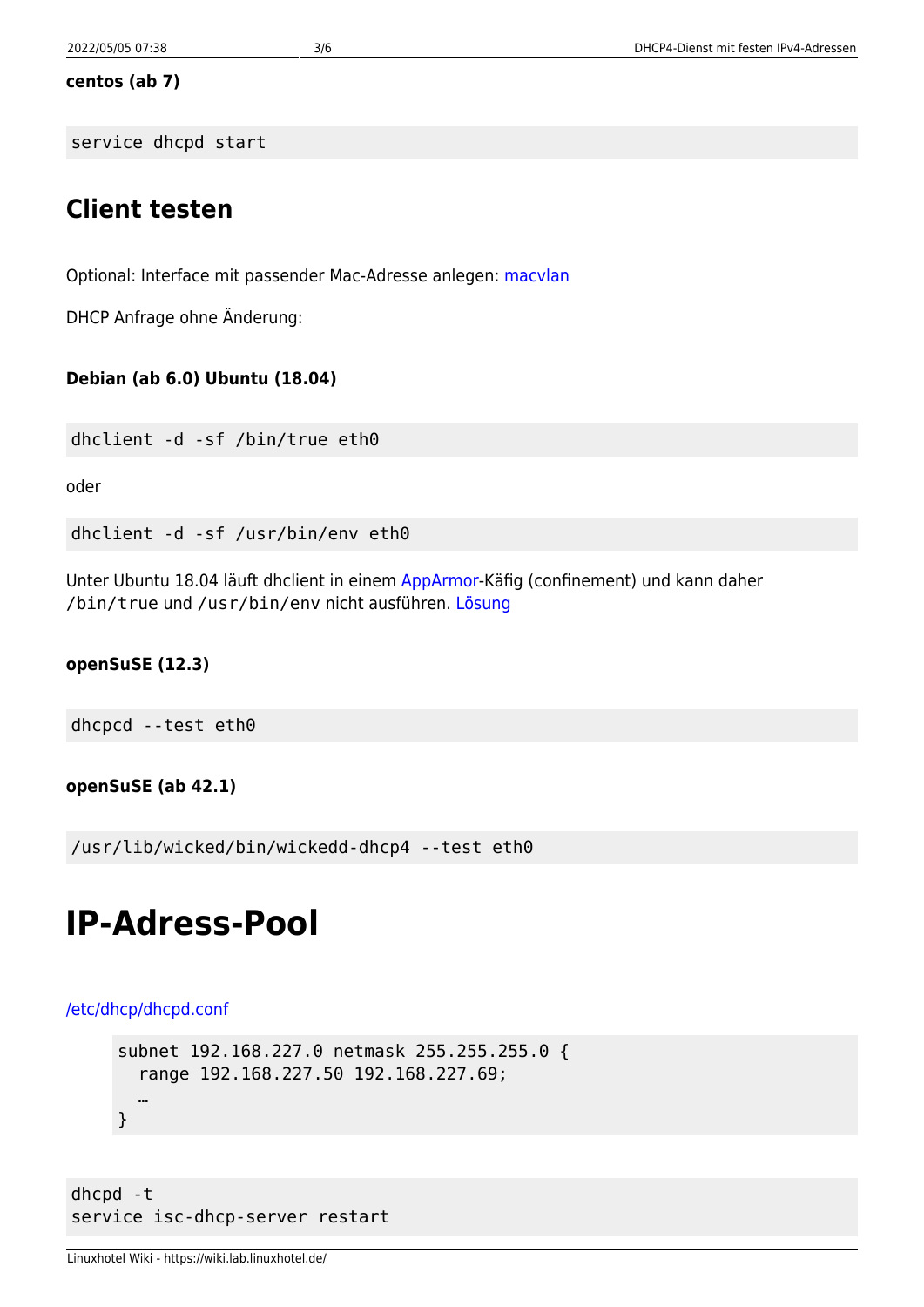dhclient -d -sf /bin/true eth0 dhcp-lease-list

# **Clientseitiges DNS über DHCP konfigurieren**

[/etc/dhcp/dhcpd.conf](https://wiki.lab.linuxhotel.de/doku.php/lpi2:dhcp?do=export_code&codeblock=5)

```
option domain-name "z03.example.org";
option domain-name-servers 192.168.202.13;
option domain-search "linuxhotel.de", "z03.example.org";
```
# **DHCP Client**

## **DHCP Server Optionen überschreiben**

Beispiel: eigene DNS-Informationen in die resolv.conf eintragen

### [/etc/dhcp/dhclient.conf](https://wiki.lab.linuxhotel.de/doku.php/lpi2:dhcp?do=export_code&codeblock=6)

```
supersede domain-name "z03.test";
supersede domain-name-servers 192.168.203.101;
```
# **Tools**

- [Webmin incl. DHCP und DNS Modul](http://www.webmin.com) ( in Debian Sarge enthalten, in Etch nicht mehr )
- [Maintain web based management tool for DNS and DHCP](http://osuosl.org/projects/maintain/)

# **OMAPI / omshell**

Ist eine Möglichkeit einen laufenden DHCP-Server ohne Neustart zu steuern ( leases, etc. ).

# **DHCP Failover**

Debian 5.0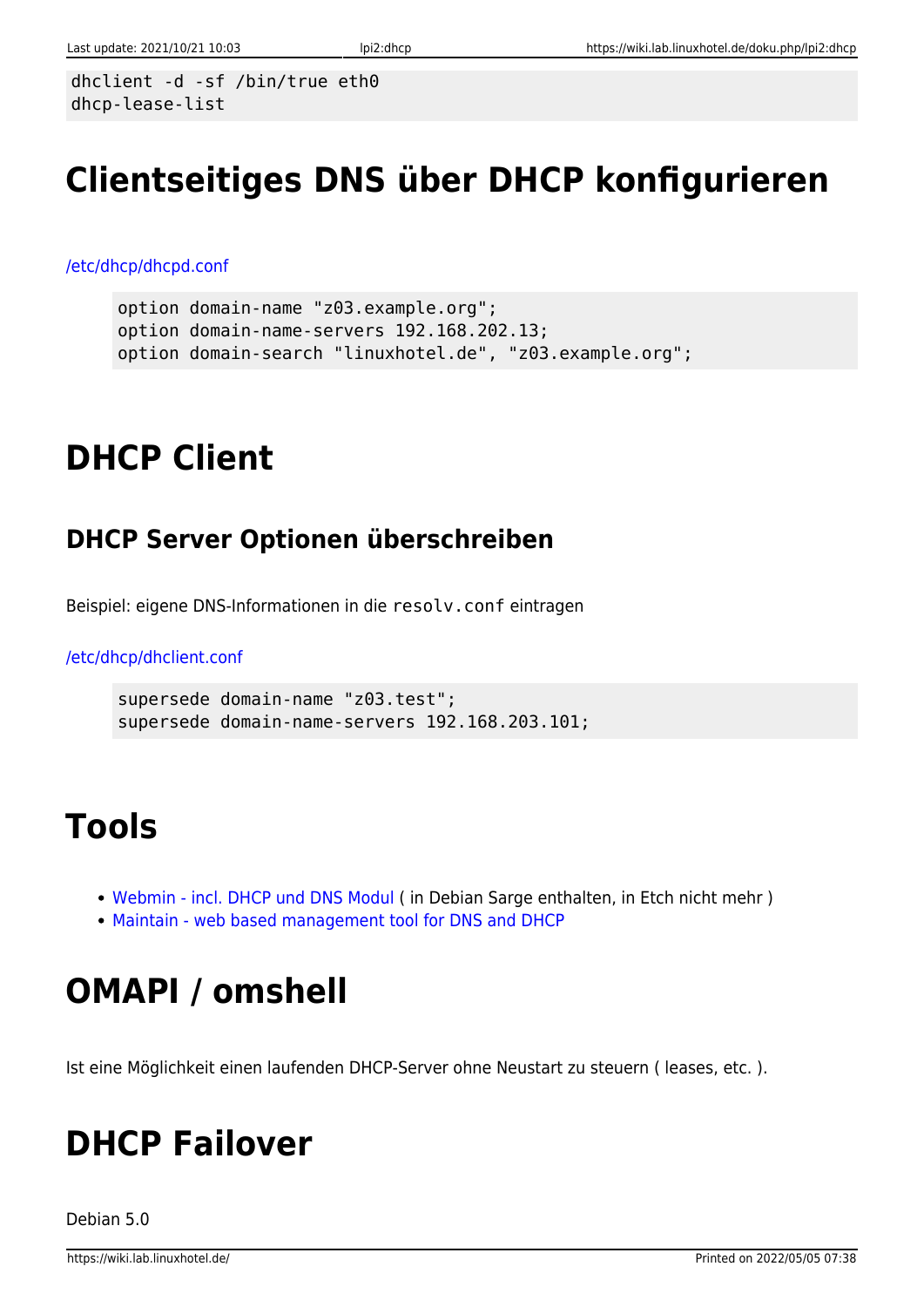( noch nicht getestet )

```
mv /etc/dhcp3/dhcpd.conf /etc/dhcp3/dhcpd.common.conf
scp /etc/dhcp3/dhcpd.common.conf
notebook25.linuxhotel.de:/etc/dhcp3/dhcpd.common.conf
```
## **dhcpd.common.conf**

```
/etc/dhcp3/dhcpd.common.conf :
subnet 192.168.1.0 netmask 255.255.255.0 {
   pool {
     failover peer "dhcp-failover";
     range 192.168.1.100 192.168.1.189;
   }
   option domain-name "linuxhotel.de";
   option domain-name-servers 192.168.1.4, 192.168.1.6;
   option routers 192.168.1.1;
   option broadcast-address 192.168.1.255;
}
```
### **Primary**

```
/etc/dhcp3/dhcpd.conf :
```

```
failover peer "dhcp-failover" {
   primary ; # declare this to be the primary server
   address notebook20.linuxhotel.de;
   port 520;
   peer address notebook25.linuxhotel.de;
  peer port 520;
  max-response-delay 60;
  max-unacked-updates 10;
  load balance max seconds 3;
  mclt 1800;
   split 128;
}
```
include "/etc/dhcp3/dhcpd.common.conf";

/etc/init.d/dhcp3-server restart

### **Secondary**

/etc/init.d/dhcp3-server stop